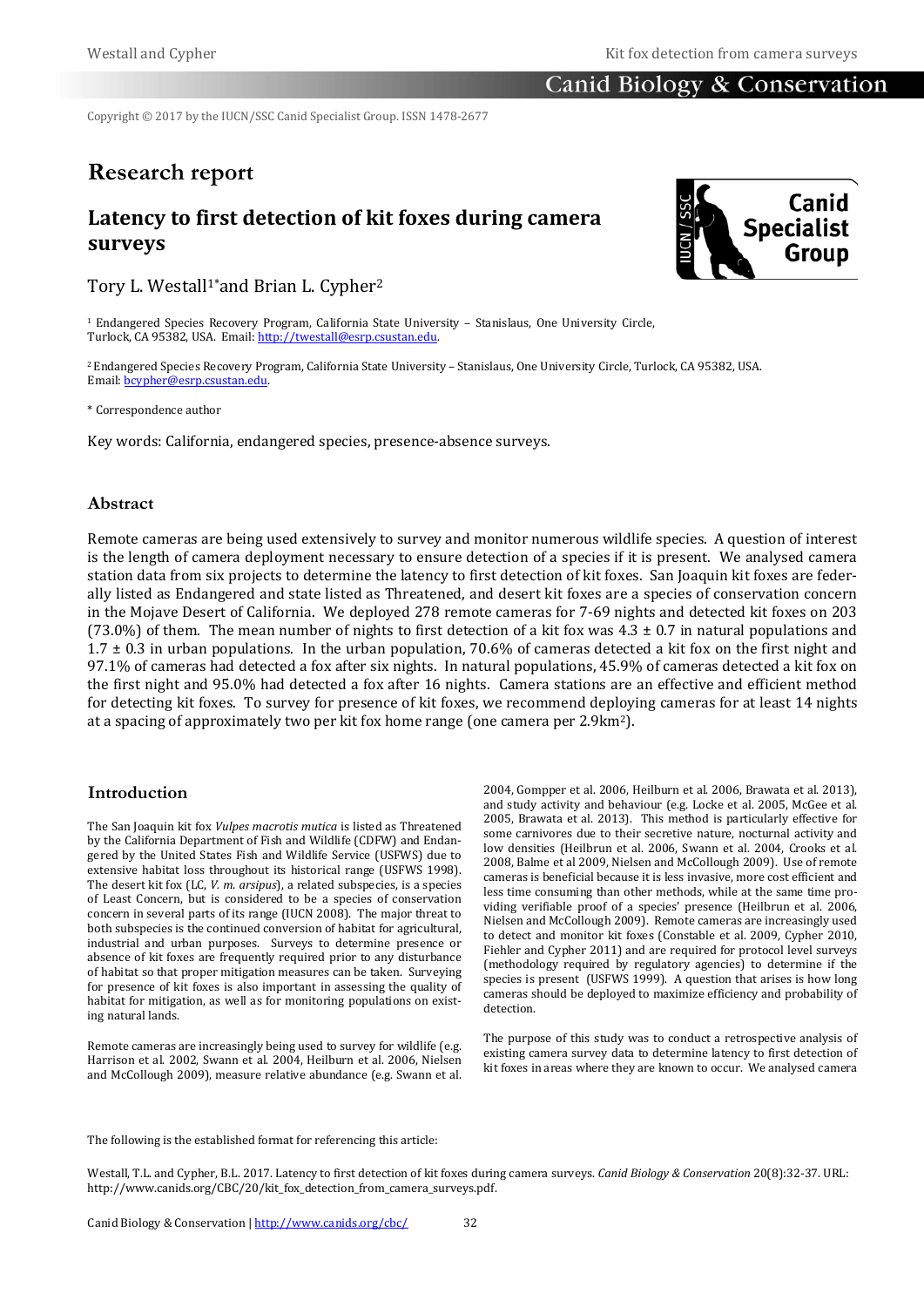station detection data collected previously at six study sites to determine the latency to first detection of kit foxes at camera stations.

## **Methods**

#### *Study sites*

All study sites used for this analysis were areas that are known to be consistently occupied by kit foxes based on previous work conducted by us and others. Cameras were only deployed in areas where the habitat was considered suitable for kit foxes. Camera stations were deployed during three seasons; spring (April through June), summer (July through September), and fall (October through December).

In 2008, the California State University, Stanislaus-Endangered Species Recovery Program (ESRP) conducted a study on oilfield effects on wildlife (Fiehler et al. 2017) in western Kern County, California (Figure 1). The vegetation in the plots consisted of arid shrub-land, annual grassland and disturbed oil production areas. Valley saltbush scrub is the predominant natural community in the study area (Fiehler et al. 2017). Remote cameras were used to detect the presence and relative abundance of carnivores on the study site, and camera locations were separated by at least 0.62km. From 2009 to 2014, ESRP conducted a study of coyote *Canis latrans* predation on desert tortoises *Gopherus agassizii* in the Mojave Desert (Cypher et al. 2014a) near Barstow, California (Figure 1). The region is primarily desert scrub vegetation dominated by creosote bush *Larrea tridentate* with an elevation ranging from 500-900m. Cameras were deployed in an effort to detect the presence and relative abundance of coyotes across the study area and all camera stations were at least 0.62km apart. Kit fox visits to stations exceeded those of coyotes (Cypher et al. 2014a). In 2012, ESRP collected ecological and demographic information for a satellite population of San Joaquin kit foxes (Cypher et al. 2014b) located on the Northern Semitropic Ridge Ecological Reserve (NSRER) in northern Kern County, California (Figure 1). The vegetation communities within the study area include alkali sink scrub, valley saltbush scrub, and non-native grassland. Cameras were deployed in an attempt to locate collared foxes prior to trapping, and stations were separated by 0.40–0.80km.



Figure 1. Study sites on which camera surveys were conducted to detect kit foxes in California from 2008 to 2015.

Since 1999, ESRP has been collecting demographic and ecological information on the San Joaquin kit fox population using the Bena Landfill (Cypher and Brown 2006) in Kern County, California (Figure 1). The habitat is primarily non-native grassland dominated by red brome *Bromus madritensis* and other annual grasses and forbs with small patches of valley saltbush scrub habitat in some of the drainages. Cameras were deployed to detect kit fox presence and determine reproduction success, and camera stations were separated by at least 0.40–0.80km. In 2014 ESRP began a study to quantify trophic interactions of the San Joaquin kit fox population on the Carrizo Plain National Monument (CPNM) in San Luis Obispo County, California (Figure 1). The habitat is primarily saltbush scrub and native and non-native grasslands. Cameras were used to assess the abundance patterns of kit foxes and coyotes across the project site, and stations were deployed a minimum of 1.6km apart. In March 2013, sarcoptic mange was diagnosed among kit foxes in Bakersfield, California (Figure 1). A city-wide survey was conducted to determine the location and extent of affected animals. The city was gridded into 1km<sup>2</sup> grid cells and cameras were deployed in 105 cells during the summer of 2015.

#### *Field methods*

We deployed a single remote camera at each station (Cuddeback Digital Attack IR, Model 1156, Non Typical Inc. Green Bay, WI, USA; Cuddeback Black Flash, Model E3, Non Typical Inc. Green Bay, WI, USA; Stealth Cam 3.0 MP Digital Scouting Cameras, Model STC-AD2/AD2RT, Stealth Cam LLC, Bedford, TX, USA) and stations were spaced out as appropriate for the objectives of each study, as described above. Cameras were set facing north and in areas with low vegetation to minimise unnecessary triggers (e.g. movement of the sun, grass, shrubs, etc.). Low vegetation also ensures a clear view of the target without obstruction. Camera settings varied depending on the model, but all cameras were set to the highest sensitivity and fastest trigger rate. We set Cuddeback Digital Attack IRs to take one picture every 15 seconds, Cuddeback Black Flash to take one picture every 20 seconds, and Stealth Cams to take three pictures once a minute. Cuddeback Digital Attack IRs used infrared flash, Cuddeback Black Flash used black flash, and Stealth Cams used a white light flash when triggered at night. We secured the cameras to 1.2m U-posts using zip ties and duct tape. Cameras were attached approximately 0.4m from the ground and angled to point the camera at a spot approximately 2m in front of the camera. To attract carnivores, we dripped a scent lure (Carman's Canine Call Lure, Russ Carman, New Milford, PA, USA) in front of the camera and on surrounding vegetation. We also staked a 0.03l can of cat food to the ground approximately 2m in front of each camera using 30cm nails, tent stakes, or pieces of rebar to provide a novel object for defecation as well as incentive to remain in the camera's field of view.

#### *Statistical analyses*

To determine latency to first detection of a kit fox, we analysed camera survey data from the six study sites and recorded the number of nights to the first detection for each camera. Each camera station was considered a sample. We calculated the mean number of nights  $\pm$ standard error by study site, habitat type, and season. The western Kern County, Mojave Desert, NSRER, CPNM, and Bena Landfill sites are natural habitat whereas the Bakersfield site is urban habitat. We used a Kruskal-Wallis test with  $\alpha$  = 0.05 significance level to compare number of nights to first detection between sites, habitats, and seasons. For pairwise comparisons, we used multiple Mann-Whitney tests with a Bonferroni correction.

## **Results**

We summarized detection data from a total of 277 camera stations. Of those, 203 (73.3%) camera stations detected kit foxes and were used for this analysis (Table 1). There was a significant difference in latency to first detection between the Bakersfield site and the CPNM (W = 2802.5, p < 0.0001), but no significant difference between any other sites. The mean number of nights to first detection of kit foxes was significantly lower (H = 44.03,  $df = 1$ ,  $p < 0.01$ ) for the urban environment than all natural areas combined (Table 1).

On all study sites, kit foxes were detected on the first night by one or more cameras. For all 203 camera stations that detected foxes, 54.2% had a detection on the first night, 66.0% had a detection by the second night, and 76.4% had a detection by the third night. By the time camera stations had been deployed for 14 nights, 96.1% of all cameras had detected a kit fox. Out of 135 cameras in natural habitat, 45.9% detected a kit fox on the first night, 57.8% had detected a kit fox by the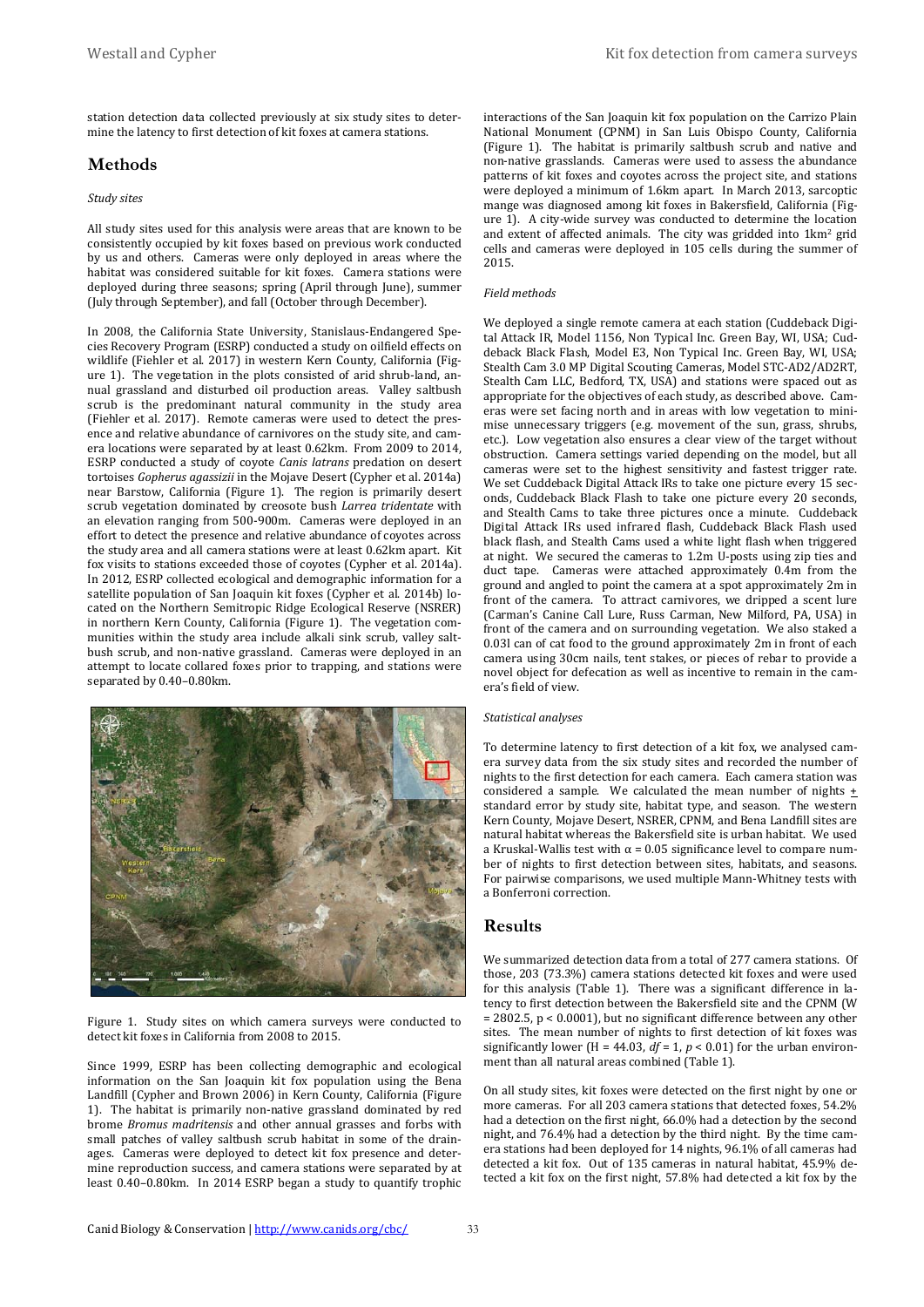second night, and 71.1% had detected a kit fox by the third night (Figure 2). After 14 nights, 94.1% of camera stations in natural lands had detected a fox (Figure 2). In the urban environment, 70.6% of the camera stations detected a fox on the first night, 82.4% had a detection by the second night, and 86.8% had a detection by the third night (Figure 2). By the fifth night, 94.1% of urban camera stations had detected a kit fox (Figure 2). The average number of nights to first detection of kit fox was  $2.5 \pm 0.3$  in summer,  $4.8 \pm 1.1$  in spring, and  $4.2 \pm 0.8$  in fall (Table 1). There was no significant difference in latency to first detection between seasons ( $H = 5.7$ ;  $df = 2$ ;  $p = 0.06$ ).

While not all cameras detected foxes, there were a number of stations that had kit fox scat present. On the CPNM, 20 cameras did not detect kit foxes, but nine (45.0%) of those stations had kit fox scat present in the vicinity of the station. In addition, two (16.7%) of 12 stations in the Mojave Desert had kit fox scat present, but no camera detections

of foxes. In Bakersfield there were no scats present at stations that did not detect kit foxes and at NSRER all cameras detected kit foxes. Scats were not collected from camera stations deployed in western Kern County or at Bena landfill, so the number of stations that had scat, but no detections, is unknown.

In addition to kit foxes, at least 39 other species were detected including a marsupial, two lagomorphs, five rodents, ten carnivores, three ungulates, 17 birds, and an amphibian (Table 2). Among these were a California Threatened species (San Joaquin antelope squirrel; *Ammospermophilus nelsoni*) and four California Species of Special Concern: American badger *Taxidea taxus*, burrowing owl *Athene cunicularia*, Leconte's thrasher *Toxostoma lecontei*, and loggerhead shrike *Lanius ludovicianus*. We also detected a non-native species, the red fox *Vuples vulpes*, which is considered to be a potential threat to San Joaquin kit foxes (Cypher et al. 2001, Clark et al. 2005).

Table 1. Number of cameras that detected kit fox, range, mean and median for total nights deployed and nights to the first detection of a kit fox by habitat and season in Western Kern County, the Mojave Desert, Northern Semitropic Ridge Ecological Reserve (NSRER), Bena Landfill, the Carrizo Plain National Monument (CPNM) and the city of Bakersfield between 2008 and 2014.

|               |                                        | No. nights deployed |      |           |        | Nights to first detection |      |           |        |
|---------------|----------------------------------------|---------------------|------|-----------|--------|---------------------------|------|-----------|--------|
|               | No. cameras with kit<br>fox detections | Range               | Mean | <b>SE</b> | Median | Range                     | Mean | <b>SE</b> | Median |
| Site          |                                        |                     |      |           |        |                           |      |           |        |
| Western Kern  | 5(62.5%)                               | $30 - 41$           | 36.4 | 2.1       | 35     | $1 - 10$                  | 3.8  | 1.8       | 1.0    |
| Mojave Desert | 78 (86.7%)                             | $40 - 69$           | 58.2 | 1.3       | 63     | $1 - 44$                  | 4.4  | 0.9       | 1.5    |
| <b>NSRER</b>  | $7(100.0\%)$                           | $34 - 40$           | 39.1 | 0.9       | 40     | $1 - 20$                  | 6.0  | 3.2       | 1.0    |
| Bena Landfill | $5(71.4\%)$                            | $14 - 22$           | 18.4 | 1.6       | 17     | $1 - 3$                   | 1.6  | 0.4       | 1.0    |
| <b>CPNM</b>   | 40 (66.7%)                             | 33                  | 33.0 | 0.0       | 33     | $1 - 23$                  | 4.6  | 0.8       | 3.0    |
| Bakersfield   | 68 (64.7%)                             | 7                   | 7.0  | 0.0       | 7      | $1 - 7$                   | 1.8  | 0.2       | 1.0    |
| Habitat       |                                        |                     |      |           |        |                           |      |           |        |
| Natural       | 135 (78.5%)                            | $14 - 69$           | 47.5 | 1.4       | 42     | $1 - 44$                  | 4.4  | 0.6       | 2.0    |
| Urban         | 68 (64.7%)                             | 7                   | 7.0  | 0.0       | 7      | $1 - 7$                   | 1.8  | 0.2       | 1.0    |
| Season        |                                        |                     |      |           |        |                           |      |           |        |
| Fall          | 88                                     | $14 - 69$           | 54.7 | 1.6       | 63     | $1 - 44$                  | 4.2  | 0.8       | 1.0    |
| Spring        | 26                                     | $33 - 40$           | 34.7 | 0.6       | 33     | $1 - 20$                  | 4.8  | 1.1       | 3.0    |
| Summer        | 89                                     | $7 - 33$            | 13.1 | 1.2       | 7      | $1 - 23$                  | 2.5  | 0.3       | 1.0    |

Figure 2. Cumulative percentage by night of cameras that had detected a kit fox in natural  $(n = 135)$  and urban  $(n = 68)$  sites in California between 2008 and 2014.

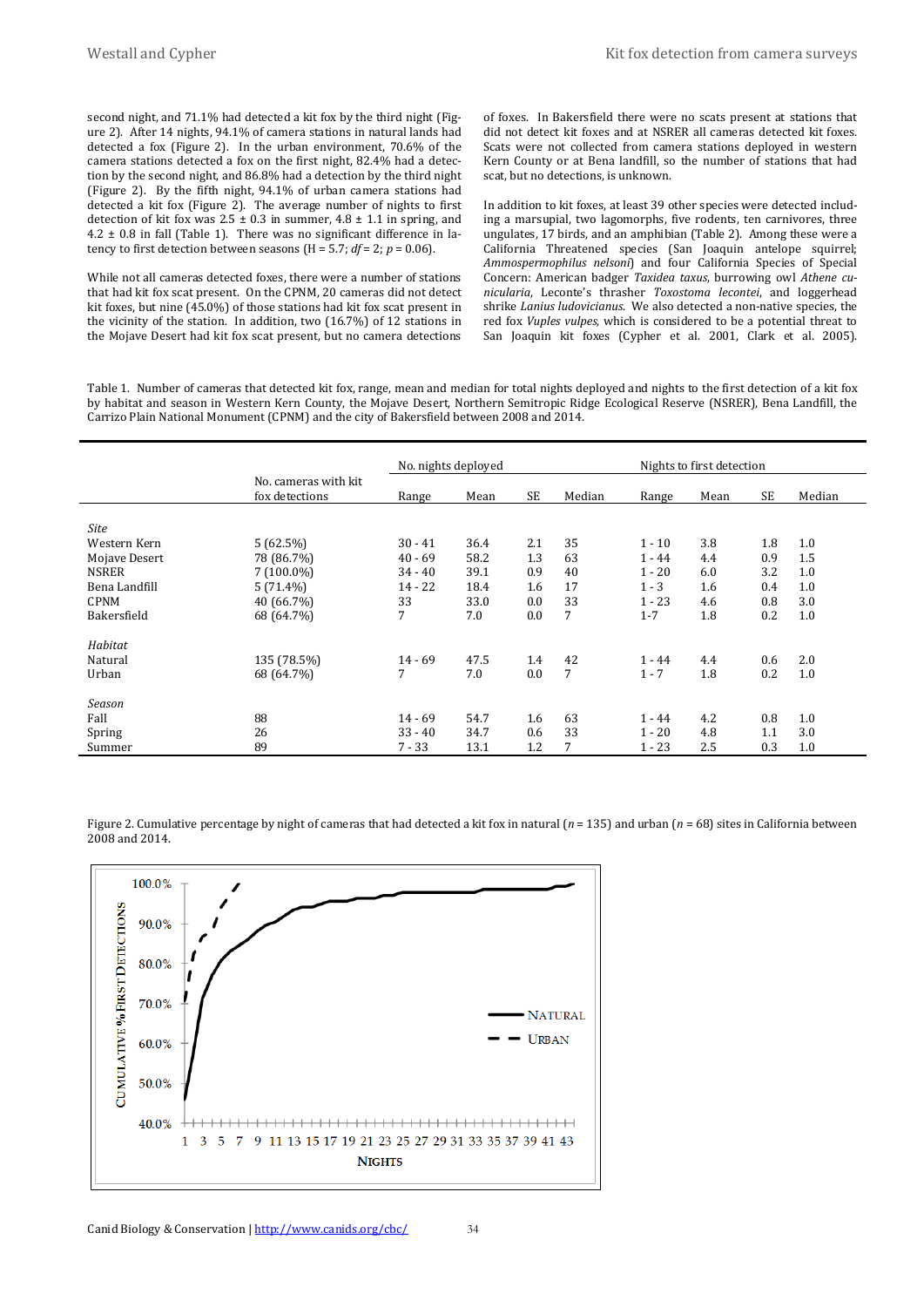| Common name                         | Scientific name           | Western                  | Mojave                    | <b>NSRER</b>             | Bena                     | <b>CPNM</b>              | <b>Bakersfield</b>       |
|-------------------------------------|---------------------------|--------------------------|---------------------------|--------------------------|--------------------------|--------------------------|--------------------------|
|                                     |                           | Kern<br>$\frac{0}{0}$    | %                         | %                        | $\%$                     | $\frac{0}{0}$            | $\%$                     |
| Virginia opossum                    | Didelphis virginiana      | $\blacksquare$           | $\overline{\phantom{a}}$  |                          | $\overline{\phantom{a}}$ |                          | 15.2                     |
| Desert cottontail                   | Sylvilagus audubonii      |                          |                           | 57.1                     |                          | 6.7                      | 3.8                      |
| Black-tailed jack-<br>rabbit        | Lepus californicus        | 25                       | 66.7                      | 85.7                     |                          | 58.3                     | 1.9                      |
| Eastern fox squir-<br>rel           | Sciurus carolinensis      |                          |                           |                          |                          |                          | 1.9                      |
| California ground<br>squirrel       | Spermophilus beecheyi     | $\blacksquare$           | $\overline{\phantom{a}}$  | 14.3                     | 14.3                     | $\blacksquare$           | 7.6                      |
| White-tailed ante-<br>lope squirrel | Ammospermophilus leucurus | $\overline{\phantom{a}}$ | 10                        | $\blacksquare$           | $\blacksquare$           | $\overline{\phantom{a}}$ | $\blacksquare$           |
| San Joaquin ante-<br>lope squirrel  | Ammospermophilus nelsoni  | $\blacksquare$           | $\blacksquare$            | 14.3                     | $\blacksquare$           | 18.3                     |                          |
| Kangaroo rat spe-<br>cies           | Dipodomys sp.             | $\blacksquare$           | 4.4                       | 14.3                     | $\overline{\phantom{a}}$ | 11.7                     |                          |
| Bobcat                              | Lynx rufus                | $\overline{\phantom{a}}$ | 10.0                      |                          | $\blacksquare$           | 6.7                      |                          |
| Domestic cat                        | Felis catus               | $\overline{\phantom{a}}$ | $\mathbb{Z}^{\mathbb{Z}}$ | $\mathcal{L}$            | $\mathcal{L}$            | $\mathbb{Z}^+$           | 80.0                     |
| Coyote                              | Canis latrans             | 100.0                    | 67.8                      | 57.1                     | 85.7                     | 48.3                     |                          |
| Domestic dog                        | Canis familiaris          | $\blacksquare$           | 12.2                      |                          | 14.3                     | $\overline{\phantom{a}}$ | 15.2                     |
| San Joaquin kit fox                 | Vulpes macrotis mutica    | 62.5                     | $\Box$                    | 100.0                    | 71.4                     | 66.7                     | 64.8                     |
| Desert kit fox                      | Vulpes macrotis arsipus   | $\overline{\phantom{a}}$ | 85.6                      |                          |                          |                          |                          |
| Red fox                             | Vulpes vulpes             |                          |                           |                          | 14.3                     |                          | 3.8                      |
| Grey fox                            | Urocyon                   | $\overline{\phantom{a}}$ | $\blacksquare$            | $\overline{\phantom{a}}$ | $\overline{\phantom{a}}$ | $\overline{\phantom{a}}$ | 3.8                      |
| Northern raccoon                    | Procyon lotor             | $\overline{\phantom{a}}$ | $\blacksquare$            | $\blacksquare$           | $\overline{\phantom{a}}$ | $\overline{\phantom{a}}$ | 7.6                      |
| American badger                     | Taxidea taxus             | $\overline{\phantom{a}}$ | 8.9                       | 14.3                     | $\overline{\phantom{a}}$ | 18.3                     |                          |
| Western spotted<br>skunk            | Spilogale gracilis        | $\overline{\phantom{a}}$ | 1.1                       | $\overline{\phantom{a}}$ | $\overline{\phantom{a}}$ | $\overline{a}$           |                          |
| Striped skunk                       | Mephitis mephitis         | $\overline{\phantom{a}}$ | $\blacksquare$            | 14.3                     | $\blacksquare$           | $\blacksquare$           | 18.1                     |
| Pronghorn                           | Antilocapra americana     | $\overline{\phantom{a}}$ | $\overline{\phantom{a}}$  |                          | $\overline{\phantom{a}}$ | 1.7                      |                          |
| Mule deer                           | Odocoileus hemionus       | $\overline{\phantom{a}}$ | $\overline{\phantom{a}}$  |                          |                          | 1.7                      |                          |
| Cow                                 | <b>Bos taurus</b>         | $\blacksquare$           | $\blacksquare$            | $\mathbb{L}^+$           | 57.1                     | $\mathbb{Z}^2$           | $\overline{\phantom{a}}$ |
| Killdeer                            | Charadrius vociferus      | $\overline{\phantom{a}}$ | $\overline{\phantom{a}}$  | $\overline{\phantom{a}}$ | $\overline{\phantom{a}}$ | 1.7                      |                          |
| Mourning dove                       | Zenaida macroura          | $\overline{\phantom{a}}$ | $\overline{\phantom{a}}$  |                          | $\overline{\phantom{a}}$ | 1.7                      | 10.5                     |
| Greater roadrun-<br>ner             | Geococcyx californianus   | $\overline{\phantom{a}}$ | $\blacksquare$            | 14.3                     | $\blacksquare$           | 1.7                      | $\overline{a}$           |
| <b>Burrowing owl</b>                | Athene cunicularia        | $\overline{\phantom{a}}$ | 1.1                       |                          | 28.6                     |                          | 1.0                      |
| Say's phoebe                        | Sayornis saya             | $\overline{\phantom{a}}$ | 1.1                       | $\overline{\phantom{a}}$ | $\overline{\phantom{a}}$ | $\overline{\phantom{a}}$ | $\overline{\phantom{a}}$ |
| Loggerhead shrike                   | Lanius ludovicianus       | $\overline{\phantom{a}}$ | 1.1                       | $\overline{\phantom{a}}$ | $\overline{\phantom{a}}$ | 1.7                      | $\overline{\phantom{a}}$ |
| Western scrub-jay                   | Aphelocoma californica    | $\mathbf{r}$             | $\mathbf{r}$              | $\mathbf{r}$             | $\mathbf{r}$             | $\overline{\phantom{a}}$ | 2.9                      |
| Common raven                        | Corvus corax              | 12.5                     | 13.3                      | 85.7                     | 14.3                     | 3.3                      | $\overline{\phantom{a}}$ |
| Northern mocking<br>bird            | Mimus polyglottos         | $\overline{\phantom{a}}$ | $\overline{\phantom{a}}$  | $\overline{\phantom{a}}$ | $\overline{\phantom{a}}$ | $\overline{\phantom{a}}$ | 4.8                      |
| Leconte's thrasher                  | Toxostoma lecontei        | $\overline{\phantom{a}}$ | $\overline{\phantom{a}}$  | $\blacksquare$           | $\blacksquare$           | 3.3                      | $\blacksquare$           |
| Sage thrasher                       | Oreoscoptes montanus      |                          |                           |                          |                          | 1.7                      |                          |
| European starling                   | Sturnus vulgaris          | $\overline{\phantom{a}}$ | $\overline{\phantom{a}}$  | $\overline{\phantom{a}}$ | $\overline{\phantom{a}}$ | $\overline{\phantom{a}}$ | 1.9                      |
| Sage sparrow                        | Amphispiza belli          | $\overline{\phantom{a}}$ | 1.1                       | $\overline{\phantom{a}}$ | $\overline{\phantom{a}}$ | $\overline{\phantom{a}}$ | $\overline{\phantom{a}}$ |
| Savannah sparrow                    | Passerculus sandwichensis |                          |                           |                          | 28.6                     |                          |                          |
| Lark sparrow                        | Chondestes grammacus      | $\overline{\phantom{a}}$ | $\blacksquare$            | $\overline{\phantom{a}}$ | $\blacksquare$           | $1.7\,$                  | $\overline{\phantom{a}}$ |
| White-crowned                       | Zonotrichia leucophrys    | $\overline{\phantom{a}}$ | $\overline{\phantom{a}}$  | $\overline{\phantom{a}}$ | $\overline{\phantom{a}}$ | $\overline{\phantom{a}}$ | $\overline{\phantom{a}}$ |
| sparrow                             |                           |                          |                           |                          |                          |                          |                          |
| Western meadow-<br>lark             | Sturnella neglecta        | $\overline{\phantom{a}}$ | $\overline{\phantom{a}}$  | $\overline{\phantom{a}}$ | $\overline{\phantom{a}}$ | $\overline{\phantom{a}}$ | $\overline{\phantom{a}}$ |
| Unknown bird                        | Aves                      | $\overline{\phantom{a}}$ | $\blacksquare$            | $\overline{\phantom{a}}$ | $\blacksquare$           | 5.0                      | $\sim$                   |
| Western toad                        | Anaxyrus boreas           | $\overline{\phantom{a}}$ | $\overline{\phantom{a}}$  | $\overline{\phantom{a}}$ | $\overline{\phantom{a}}$ | $\overline{\phantom{a}}$ | 2.9                      |

Table 2. Proportion of camera stations that detected species other than kit foxes on each of six study sites in California between 2008 and 2014.

## **Discussion**

Our analysis indicated that remote cameras are an efficient method to quickly detect the presence of kit foxes. We detected the presence of kit foxes on all six of our study sites in just one night. Furthermore, out of 277 cameras, 73.2% successfully detected kit foxes. All six sites surveyed were known to have kit foxes present prior to camera deployment. In arid habitats in eastern Colorado, Stratman and Apker (2014) surveyed for swift foxes *V. velox* in 52 30.7km2 grids. Of the 45

grids in which swift foxes were detected, 80% of the grids had detections after one night, 91% after two nights, and 98% after three nights. However, arrays of eight cameras were deployed in each grid and detection rates per camera were not reported.

Of the cameras in our study that did not have detections, four were due to camera malfunction. At 11 stations, foxes were not detected on cameras but fox scats were present. In some cases, the scats may have been deposited near the camera but not within the field of view of the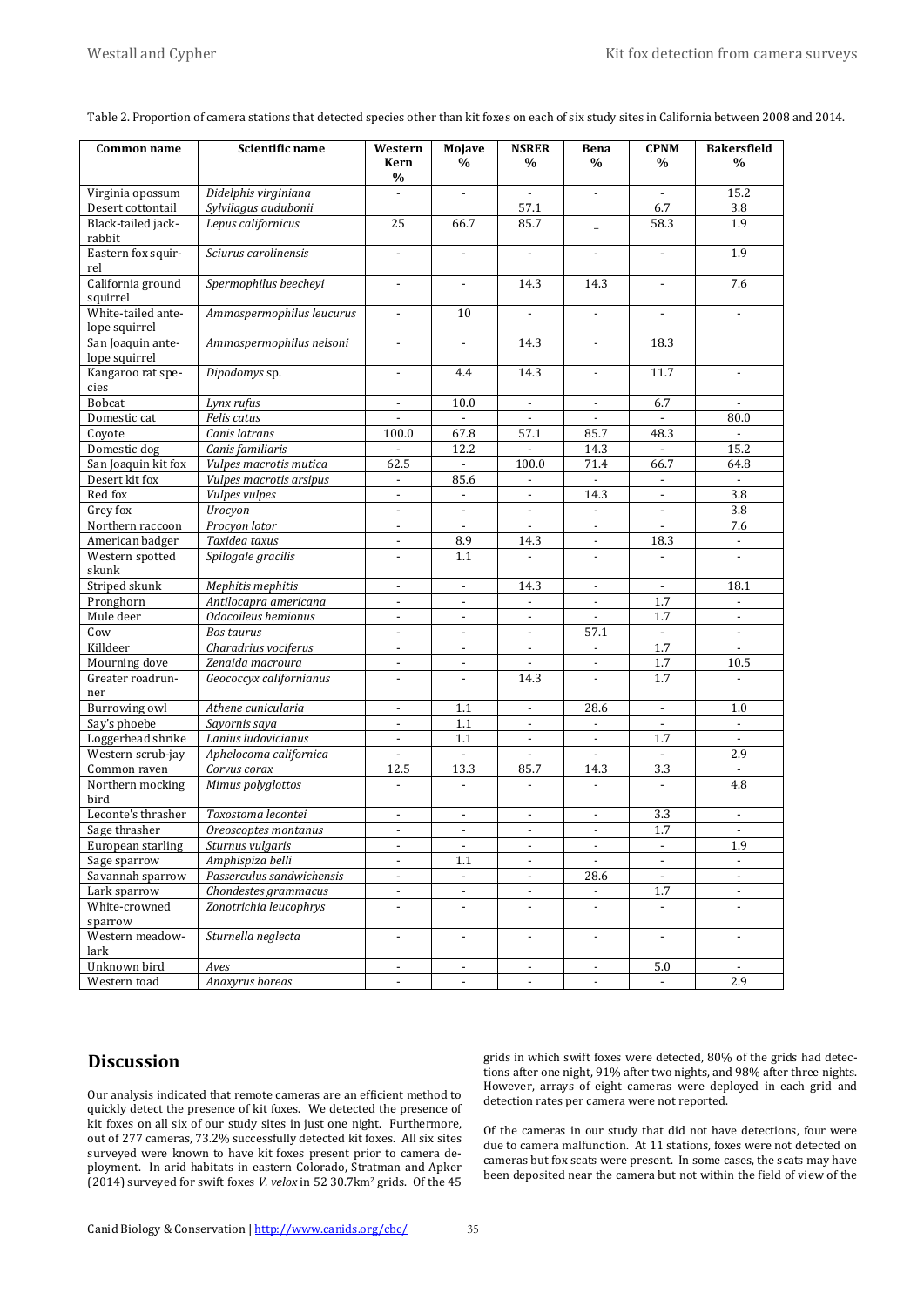camera. In other cases, it is possible that another animal or windblown vegetation may have triggered a camera and a fox then deposited a scat during the delay period between triggering events. Because a small proportion of cameras were visited and did not detect a kit fox, it is important to deploy multiple cameras at a site to determine presence. Regardless, the presence of scats at stations lacking camera detections indicates that our detection rates are conservative. Also, scats deposited at the stations can serve as another mode of detection.

In our study, the difference in latency to first detection between sites may be due to differences in kit fox population at each site. The CPNM had a slightly longer latency to first detection of kit fox than most other sites, and at the time of the survey the population was at its lowest estimate in 14 years due to an extended drought (California Department of Fish and Wildlife, unpublished data). Despite this, there was no significant difference between the latency to first detection on the CPNM and other natural sites with more robust populations. The only significant difference between sites was between the CPNM and Bakersfield which is likely due to increased fox density in the urban environment (Cypher 2003). While latency may be longer and there might be fewer overall camera detections in areas where density is lower, there is still a high likelihood of detecting foxes, if present, using this technique.

The use of remote cameras has many technical and logistical advantages over other survey methods for the presence of foxes in arid habitats. While initial investment is required to purchase cameras and memory cards, the materials required for camera deployment (e.g. mounting posts, bait, lure, batteries) are inexpensive and cameras can be used for multiple surveys. The labour required to deploy cameras is also relatively low compared to other, more invasive, techniques. Two, or even one, biologist can deploy anywhere from 10-15 cameras in a standard work day and camera collection takes even less time than deployment. Cameras are also easy to use with little training or technical expertise required. For surveys to determine presence, data interpretation is relatively simple as well. Because the bait is secured in front of the cameras, detections usually result in multiple images providing ample angles and views upon which to base identifications. Digital images of species detections make it easy to share images and verify questionable detections, as well as providing a permanent record for future reference or training materials.

Providing presence and likely absence data for kit foxes is not the only benefit to using remote cameras. Images can also provide ecological and demographic information. Detection of lactating females or pups can supply evidence of reproduction and images of previously marked animals (e.g. ear tags, collars, dye marks) could help with relative abundance estimates. Important biological information about the health of a population can be gathered when a disease is visually evident, as is the case for sarcoptic mange. Not only is information provided about kit foxes, but the presence of other species can also be recorded. Camera stations can detect other species of conservation concern (e.g. San Joaquin antelope squirrel, badger, burrowing owl), kit fox competitors (e.g. coyotes, red foxes, badgers, bobcats), or even potential prey in the area. Kit foxes also use defecation to mark their territory and prefer to defecate on or near visually conspicuous objects within their territory (Murdoch 2004). Many times kit fox presence could be determined, not only by camera detection, but by kit fox scat on or near the bait at a camera station (Figure 3). Scat left behind at camera stations can be collected and used for genetic analyses (e.g. confirmation of species identification, individual and population attributes), food habit analysis, and hormone and parasite samples.

#### *Management implications*

We highly recommend the use of automated camera stations to survey for presence of kit foxes. The average size of a kit fox home range in high quality habitat is approximately 5.9km<sup>2</sup> (Nelson et al. 2007). Therefore, we recommend that at least one camera be deployed per 2.9 km2 when attempting to detect kit foxes. This will generally result in approximately two cameras per average home range of a kit fox (Cypher 2003). In our analysis, over 94% of cameras visited had a detection after two weeks, even at sites where kit fox numbers were low. Cameras should be deployed for a minimum of 14 nights to

maximise the probability of detecting a kit fox. This technique will be useful for surveying for kit foxes prior to anthropogenic activities causing habitat disturbance (common within the range of kit foxes), long-term population monitoring and occupancy studies. This technique is also effective in detecting closely related swift foxes (Stratman and Apker 2014; D. Schwalm, Oregon State University, personal communication). Applicability to other fox species is likely and should be investigated.



Figure 3 Desert kit fox scats at a staked cat food can from a Mojave Desert remote camera station in 2011.

#### **Acknowledgements**

We would like to thank C. Fiehler, E. Kelly, A. Madrid and C. Van Horn Job for their field efforts deploying cameras on the various projects. Financial support for the original projects was provided by the U.S. Bureau of Land Management, U.S. Fish and Wildlife Service, California Department of Fish and Wildlife, and Kern County Waste Management Department. Two anonymous reviewers provided comments that helped improve the manuscript.

#### **References**

Balme, G.A., Hunter, L.T.B. and Slotow, R. 2009. Evaluating methods for counting cryptic carnivores. *Journal of Wildlife Management* 73: 433- 441.

Brawata, R.L., Raupach, T.H. and Neeman, T. 2013. Techniques for monitoring carnivore behavior using automatic thermal video. *Wildlife Society Bulletin* 37: 862-871.

Clark, H.O. Jr., Warrick, G.D., Cypher, B.L., Kelly, P.A., Williams, D.F. and Grubbs, D.E. 2005. Competitive interactions between endangered kit foxes and non-native red foxes. *Western North American Naturalist* 65: 153-163.

Constable, J.L., Cypher, B.L., Phillips, S.E. and Kelly, P.A. 2009. *Conservation of San Joaquin kit foxes in western Merced County, California*. California State University-Stanislaus, Endangered Species Recovery Program, Fresno, California, USA.

Crooks, K.R., Grigione, M., Scoville, A. and Scoville, G. 2008. Exploratory use of track and camera surveys of mammalian carnivores in the Peloncillo and Chiricahua Mountains of southeastern Arizona. *Southwestern Naturalist* 53: 510-517.

Cypher, B.L. 2003. Foxes. Pp. 511-546 in G.A. Feldhamer, B.C. Thompson and J.A. Chapman (eds.), *Wild Mammals of North America: Biology,*